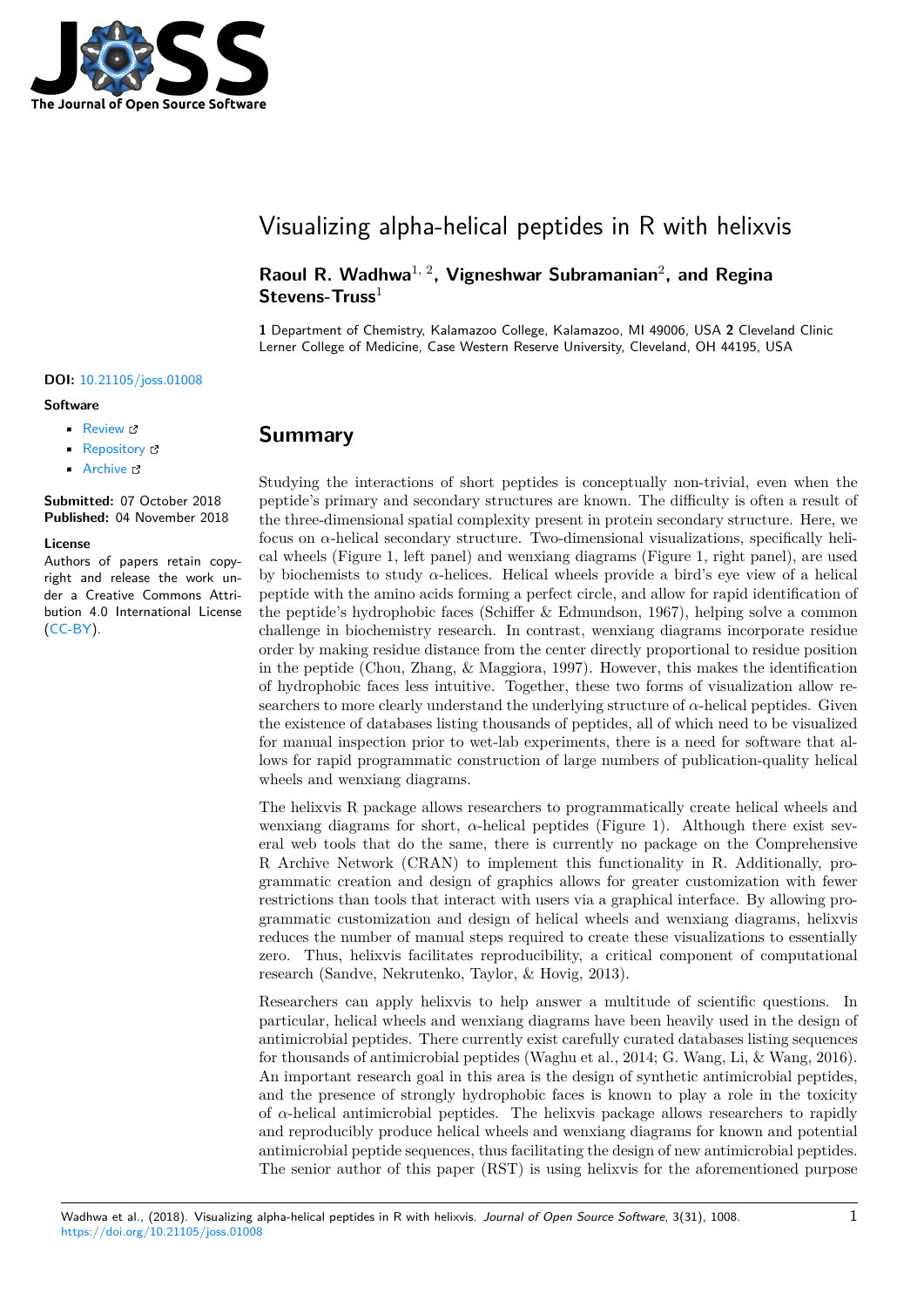



**Figure 1: Two-dimensional visualizations of an alpha-helical oligopeptide.** Left: helical wheel, particularly useful for identifying hydrophobic faces formed by secondary structure. Right: wenxiang diagram, visually incorporates amino acid order lost in helical wheels at the cost of a less intuitive visualization.

in current research projects (Wadhwa & Stevens-Truss, 2017). The code for helixvis can be found at its GitHub repository (Wadhwa, Subramanian, & Stevens-Truss, 2018); a Python version of helixvis is also currently under production (Subramanian, Wadhwa, & Stevens-Truss, 2018).

### **Acknowledgments**

Raoul R. Wadhwa and Regina Stevens-Truss thank the Alan & Elaine Hutchcroft Fund and the F.W. & Elsie Heyl Science Scholarship Fund for research funding, and the Kalamazoo College Department of Chemistry for support.

## **References**

Chou, K. C., Zhang, C. T., & Maggiora, G. M. (1997). Disposition of amphiphilic helices in heteropolar environments. *Proteins*, *28*(1), 99–108. doi:10.1002/(SICI)1097- 0134(199705)28:1<99::AID-PROT10>3.0.CO;2-C

Sandve, G. K., Nekrutenko, A., Taylor, J., & Hovig, E. (2013). Ten simple rules for reproducible computational research. *PLoS Computational Biology*, *9*[\(10\), e1003285.](https://doi.org/10.1002/(SICI)1097-0134(199705)28:1%3C99::AID-PROT10%3E3.0.CO;2-C) [doi:10.1371/journal.pcbi.1003285](https://doi.org/10.1002/(SICI)1097-0134(199705)28:1%3C99::AID-PROT10%3E3.0.CO;2-C)

Schiffer, M., & Edmundson, A. B. (1967). Use of helical wheels to represent the structures of proteins and to identify segments with helical potential. *Biophysical Journal*, *7*(2), 121[–135. doi:10.1016/S0006-3495](https://doi.org/10.1371/journal.pcbi.1003285)(67)86579-2

Subramanian, V., Wadhwa, R. R., & Stevens-Truss, R. (2018). *Helixvis: Visualize alpha-helical peptide sequences in python*. Retrieved from https://github.com/subramv1/ helixvis

Wadhwa, R. [R., & Stevens-Truss, R. \(2017\).](https://doi.org/10.1016/S0006-3495(67)86579-2) An interdisciplinary investigation of antimicrobial peptides. *The FASEB Journal*, *31*, 610.9.